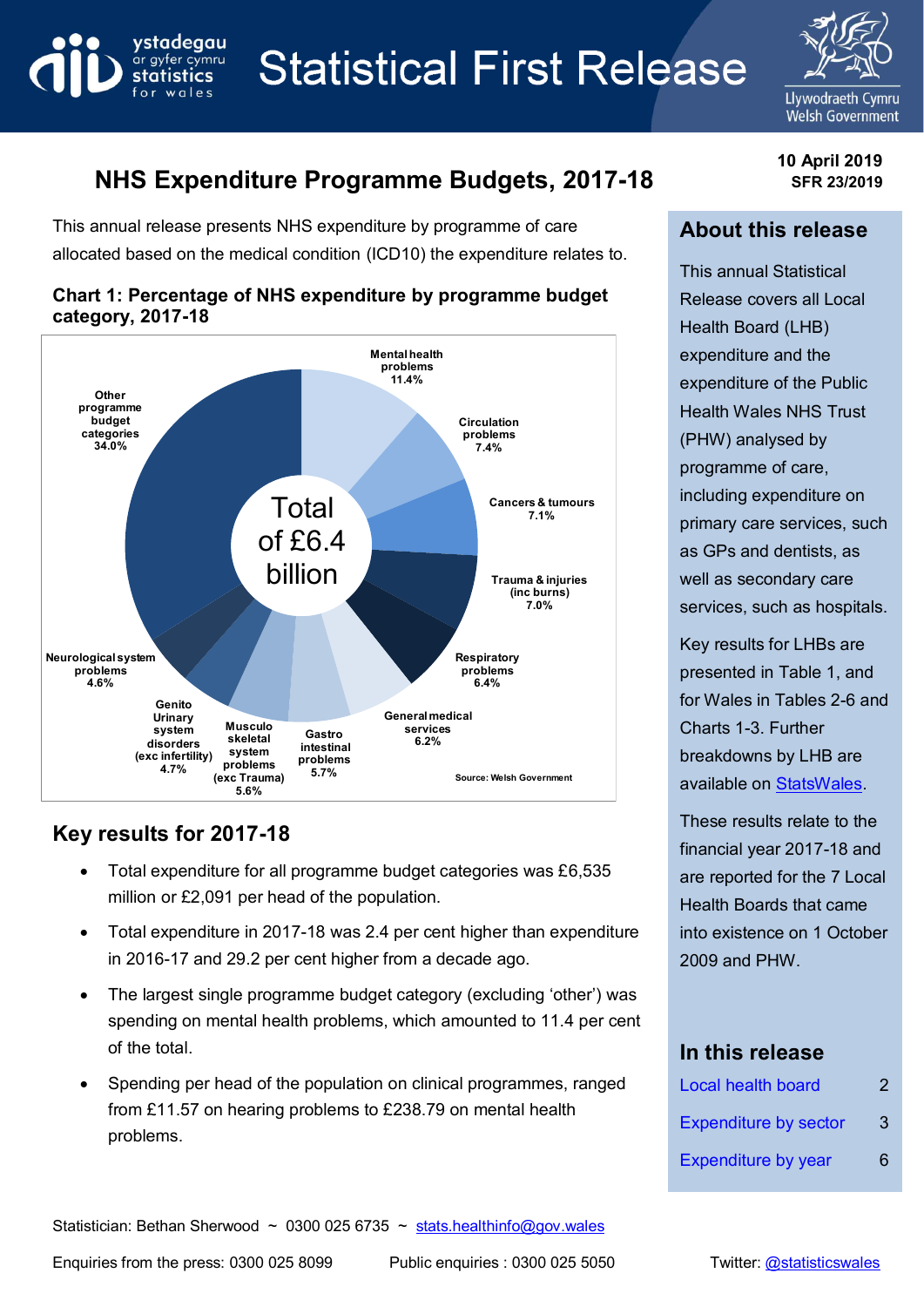## **Introduction**

Programme Budgeting is an appraisal of resource allocation. It collects financial information that allocates all NHS expenditure, including primary care services, to programmes of care based on medical condition. Financial figures are collected from all Welsh NHS Trusts and Local Health Boards (LHBs) in Wales together with the Welsh Health Specialised Services Committee (WHSSC) and Public Health Wales (PHW).

This release is the first based on data collected from NHS organisations in partnership with a new all Wales costing system software supplier.

As the release relates to 2017-18, it does not provide information for the changes to two of the health boards following the move of the Bridgend local authority on 1 April 2019. Next year's release will not either as that will relate to 2018-19.

Further information can be found in the [Key quality information](#page-8-0) section.

## <span id="page-1-0"></span>**Local health board**

Total expenditure for all programme budget categories for 2017-18 was £6,535 million or £2,091 per head of the population. At local health board level, NHS expenditure ranged from £293 million in Powys Teaching to £1,473 million in Betsi Cadwaladr University. NHS expenditure per head ranged from £1,897 in Cardiff and Vale University LHB to £2,222 in Cwm Taf University LHB in 2017-18.

## **Table 1: NHS expenditure and NHS expenditure per head by local health board, 2017-18**

| <b>Local Health Board</b>             | <b>NHS expenditure</b><br>(£ million) | <b>NHS expenditure</b><br>(£ per head) |  |  |
|---------------------------------------|---------------------------------------|----------------------------------------|--|--|
| Betsi Cadwaladr University LHB        | 1,473.2                               | 2,116                                  |  |  |
| Hywel Dda University LHB              | 847.0                                 | 2,204                                  |  |  |
| Abertawe Bro Morgannwg University LHB | 1,119.2                               | 2,104                                  |  |  |
| Cardiff and Vale University LHB       | 936.3                                 | 1,897                                  |  |  |
| Cwm Taf University LHB                | 664.5                                 | 2,222                                  |  |  |
| Aneurin Bevan University LHB          | 1,201.4                               | 2,044                                  |  |  |
| Powys Teaching LHB                    | 293.3                                 | 2,213                                  |  |  |
| <b>Wales</b>                          | 6,534.9                               | 2,091                                  |  |  |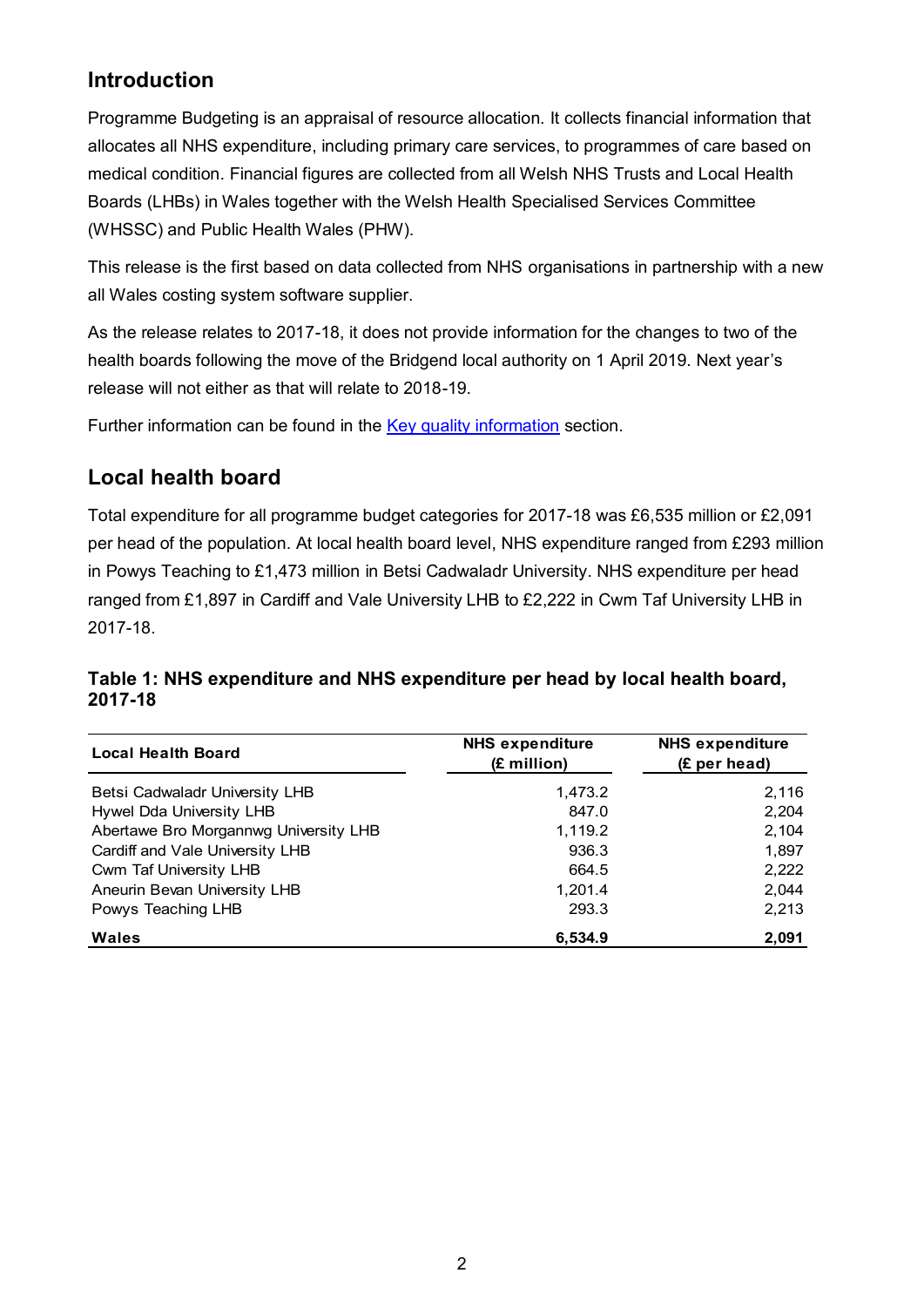## <span id="page-2-0"></span>**Expenditure by programme budget category and sector**

Chart 2 shows the breakdown of the total NHS expenditure in Wales for 2017-18, by programme budget category. Mental health problems category (excluding 'other' programme expenditure) forms the largest proportion, accounting for 11.4 per cent of all NHS expenditure.

In addition to the expenditure that can be categorised by medical diagnosis, there are two specific groups for 'Healthy Individuals' and 'Social Care Needs'. These capture the costs of prevention programmes and services that support individuals with social rather than health care needs. Together they amounted to 2.8 per cent of total expenditure in 2017-18.

## **Chart 2: Percentage NHS expenditure by programme budget category, 2017-18**



[Table 2](#page-3-0) and [Table 3](#page-4-0) analyse NHS expenditure by programme budget category and sector. Local health bards fund services provided by primary care practitioners such as GPs and dentists, who are generally the first point of contact with the NHS for the patient, and secondary care services such as hospital treatment. These are usually provided following a referral of the patient by their primary care provider.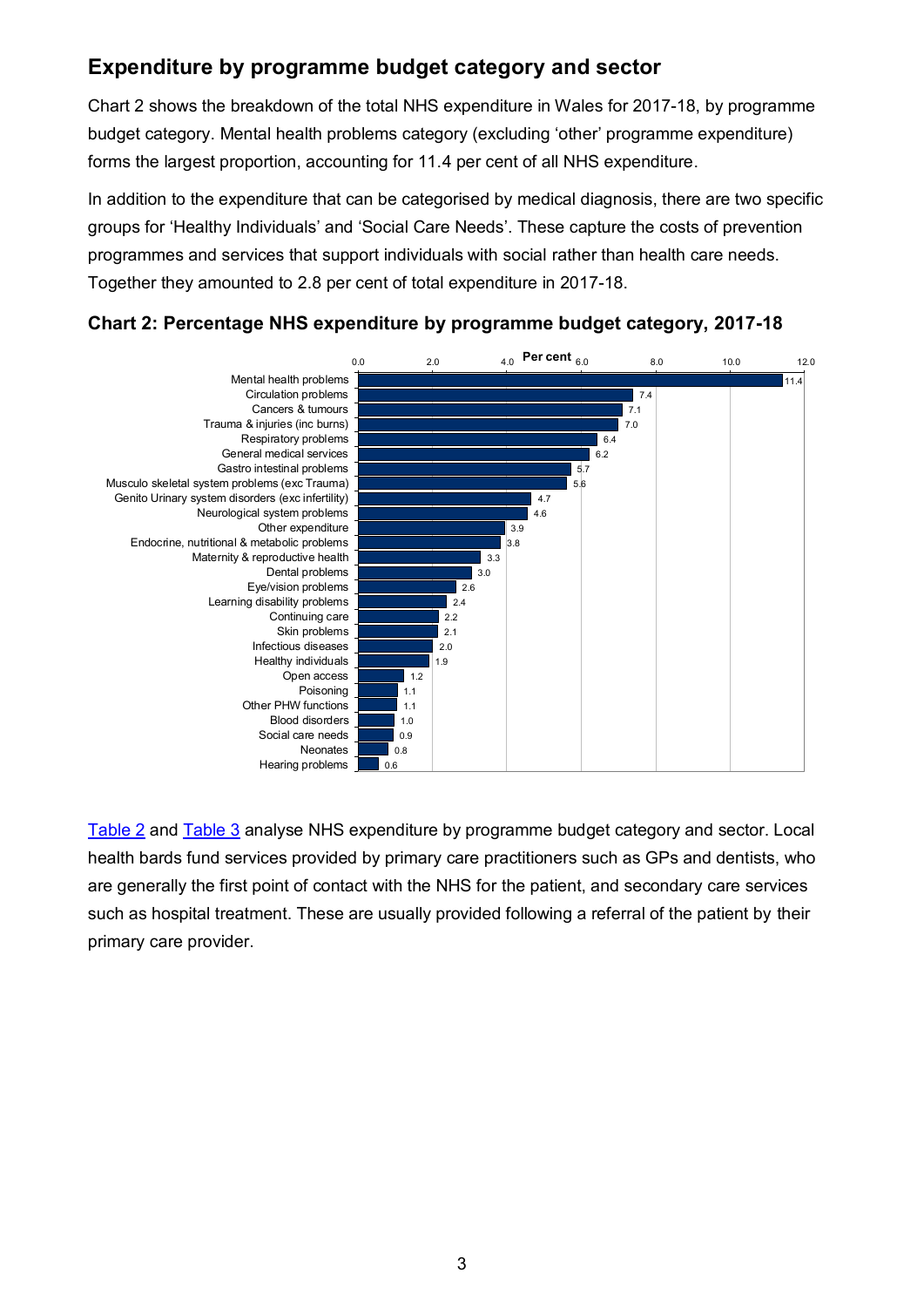#### <span id="page-3-0"></span>**Table 2: NHS expenditure by programme budget category and sector, 2017-18**

*£ million*

| Programme budget category                           | LHB primary | <b>LHB</b> secondary | ווטווווודו ב<br><b>LHB and PHW</b><br>total (a) |
|-----------------------------------------------------|-------------|----------------------|-------------------------------------------------|
|                                                     |             |                      |                                                 |
| Infectious diseases                                 | 32.5        | 99.4                 | 131.9                                           |
| <b>Cancers &amp; tumours</b>                        | 28.2        | 433.8                | 463.2                                           |
| <b>Blood disorders</b>                              | 6.9         | 56.8                 | 63.7                                            |
| Endocrine, nutritional & metabolic problems         | 164.6       | 85.7                 | 250.2                                           |
| <b>Diabetes</b>                                     | 92.3        | 24.0                 | 116.3                                           |
| Other endocrine, nutritional and metabolic problems | 72.3        | 61.7                 | 133.9                                           |
| <b>Mental health problems</b>                       | 68.8        | 674.5                | 746.2                                           |
| General mental illness                              | 14.9        | 322.0                | 338.5                                           |
| Elderly mental illness                              | 6.3         | 224.3                | 231.7                                           |
| Child & adolescent mental health services           | 3.9         | 48.4                 | 52.3                                            |
| Other mental health problems                        | 43.7        | 79.8                 | 123.8                                           |
| Learning disability problems                        | 2.5         | 153.2                | 155.8                                           |
| Neurological system problems                        | 65.0        | 232.3                | 297.4                                           |
| Eye/vision problems                                 | 60.7        | 110.9                | 171.6                                           |
| Hearing problems                                    | 0.9         | 35.3                 | 36.2                                            |
| <b>Circulation problems</b>                         | 103.1       | 379.1                | 482.3                                           |
| Respiratory problems                                | 121.1       | 298.4                | 419.5                                           |
| Dental problems                                     | 154.0       | 45.0                 | 198.9                                           |
| <b>Gastro intestinal problems</b>                   | 70.9        | 301.9                | 372.8                                           |
| Skin problems                                       | 36.5        | 103.8                | 140.3                                           |
| Musculo skeletal system problems (exc Trauma)       | 35.6        | 330.9                | 366.4                                           |
| Trauma & injuries (inc burns)                       | 10.4        | 446.6                | 457.0                                           |
| Genito Urinary system disorders (exc infertility)   | 42.7        | 261.8                | 304.5                                           |
| Genital tract problems                              | 8.6         | 62.2                 | 70.8                                            |
| Renal problems                                      | 1.4         | 100.4                | 101.9                                           |
| Chronic renal failure (b)                           | 0.0         | 0.0                  | 0.0                                             |
| Sexually transmitted infections (b)                 | 0.0         | 5.0                  | 5.0                                             |
| Other problems of the genito urinary system         | 32.7        | 94.1                 | 126.9                                           |
| <b>Maternity &amp; reproductive health</b>          | 9.3         | 206.2                | 215.6                                           |
| <b>Neonates</b>                                     | 0.2         | 53.0                 | 53.2                                            |
| <b>Poisoning</b>                                    | 0.1         | 68.7                 | 68.8                                            |
| <b>Healthy individuals</b>                          | 12.1        | 79.0                 | 124.2                                           |
| Social care needs                                   | 2.9         | 58.9                 | 61.9                                            |
| Other programme expenditure                         | 421.1       | 462.8                | 953.1                                           |
| General medical services                            | 398.3       | 7.3                  | 405.6                                           |
| Open access                                         | 0.0         | 80.5                 | 80.6                                            |
| Continuing care                                     | 1.0         | 139.6                | 141.2                                           |
| Other PHW functions (c)                             | 0.0         | 0.0                  | 68.7                                            |
| Other expenditure                                   | 21.7        | 235.3                | 257.1                                           |
| <b>Total, all PBC</b>                               | 1,450.3     | 4,977.9              | 6,534.9                                         |

(a) Includes 'LHB Primary', 'LHB Secondary', 'LHB Other' and Public Health Wales.

(b) From 2012-13, the subcategory of chronic renal failure is included with renal problems and a new subcategory of sexually transmitted infections has been introduced for expenditure formerly included with genital tract problems. (c) Includes health improvement, healthcare improvement, health protection and corporate functions. Expenditure on

Other Public Health Wales Trust's functions was included in other spending in years before 2010-11.

In some cases, it was not possible to assign activity by medical condition, preventative activity or social care need. In such instances expenditure was allocated to a category of 'other programme expenditure', which accounted for 14.6 per cent of the total in 2017-18. 42.6 per cent of the other programme expenditure was expenditure on general medical services provided by GPs.

Total LHB expenditure includes a small amount of other expenditure which can not be classified to primary or secondary care, e.g. payments to other providers, such as charities. Invalid / uncoded data accounted for the majority of other expenditure (£159.5m); an increase of 52.5 per cent compared with 2016-17.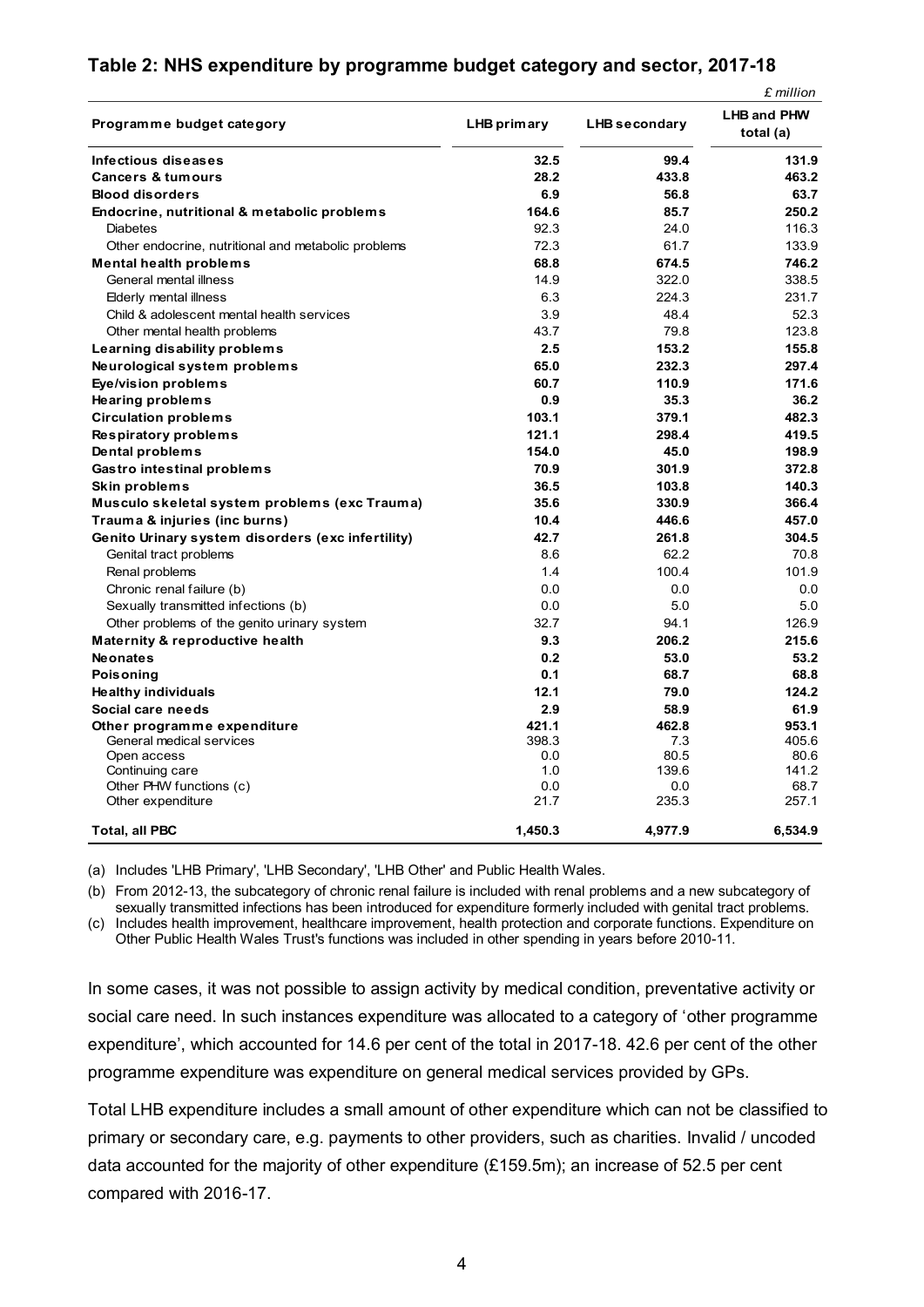#### <span id="page-4-0"></span>**Table 3: NHS expenditure per head of population by programme budget category and sector, 2017-18**

|                                                     |             |               | £ per head                      |
|-----------------------------------------------------|-------------|---------------|---------------------------------|
| Programme budget category                           | LHB primary | LHB secondary | <b>LHB and PHW</b><br>total (a) |
| Infectious diseases                                 | 10.41       | 31.79         | 42.22                           |
| <b>Cancers &amp; tumours</b>                        | 9.03        | 138.80        | 148.21                          |
| <b>Blood disorders</b>                              | 2.21        | 18.18         | 20.38                           |
|                                                     |             |               |                                 |
| Endocrine, nutritional & metabolic problems         | 52.66       | 27.41         | 80.07                           |
| <b>Diabetes</b>                                     | 29.54       | 7.68          | 37.22                           |
| Other endocrine, nutritional and metabolic problems | 23.12       | 19.73         | 42.85                           |
| <b>Mental health problems</b>                       | 22.02       | 215.83        | 238.79                          |
| General mental illness                              | 4.77        | 103.03        | 108.31                          |
| Elderly mental illness                              | 2.03        | 71.78         | 74.14                           |
| Child & adolescent mental health services           | 1.25        | 15.49         | 16.73                           |
| Other mental health problems                        | 13.97       | 25.54         | 39.61                           |
| Learning disability problems                        | 0.81        | 49.04         | 49.84                           |
| Neurological system problems                        | 20.81       | 74.34         | 95.17                           |
| Eye/vision problems                                 | 19.43       | 35.49         | 54.92                           |
| <b>Hearing problems</b>                             | 0.28        | 11.29         | 11.57                           |
| <b>Circulation problems</b>                         | 33.00       | 121.31        | 154.34                          |
| Respiratory problems                                | 38.76       | 95.47         | 134.23                          |
| Dental problems                                     | 49.26       | 14.39         | 63.65                           |
| <b>Gastro intestinal problems</b>                   | 22.70       | 96.60         | 119.29                          |
| Skin problems                                       | 11.67       | 33.22         | 44.89                           |
| Musculo skeletal system problems (exc Trauma)       | 11.39       | 105.87        | 117.26                          |
| Trauma & injuries (inc burns)                       | 3.33        | 142.92        | 146.24                          |
| Genito Urinary system disorders (exc infertility)   | 13.68       | 83.77         | 97.45                           |
| Genital tract problems                              | 2.74        | 19.92         | 22.66                           |
| Renal problems                                      | 0.46        | 32.14         | 32.60                           |
| Chronic renal failure (b)                           | 0.00        | 0.00          | 0.00                            |
| Sexually transmitted infections (b)                 | 0.00        | 1.59          | 1.60                            |
| Other problems of the genito urinary system         | 10.47       | 30.12         | 40.59                           |
| Maternity & reproductive health                     | 2.99        | 66.00         | 68.98                           |
| <b>Neonates</b>                                     | 0.06        | 16.95         | 17.01                           |
| Poisonina                                           | 0.04        | 21.98         | 22.02                           |
| <b>Healthy individuals</b>                          | 3.87        | 25.27         | 39.74                           |
| Social care needs                                   | 0.94        | 18.85         | 19.81                           |
| Other programme expenditure                         | 134.74      | 148.08        | 304.97                          |
| General medical services                            | 127.45      | 2.33          | 129.78                          |
| Open access                                         | 0.01        | 25.77         | 25.78                           |
| Continuing care                                     | 0.33        | 44.67         | 45.17                           |
| Other PHW functions (c)                             | 0.00        | 0.00          | 21.99                           |
| Other expenditure                                   | 6.95        | 75.30         | 82.25                           |
| <b>Total, all PBC</b>                               | 464.08      | 1,592.85      | 2,091.07                        |

(a) Includes 'LHB Primary', 'LHB Secondary', 'LHB Other' and Public Health Wales.

(b) From 2012-13, the subcategory of chronic renal failure is included with renal problems and a new subcategory of sexually transmitted infections has been introduced for expenditure formerly included with genital tract problems.

(c) Includes health improvement, healthcare improvement, health protection and corporate functions. Expenditure on Other Public Health Wales Trust's functions was included in other spending in years before 2010-11.

In 2017-18, spending per head of the population on clinical programmes, ranged from £11.57 on hearing problems to £238.79 on mental health problems.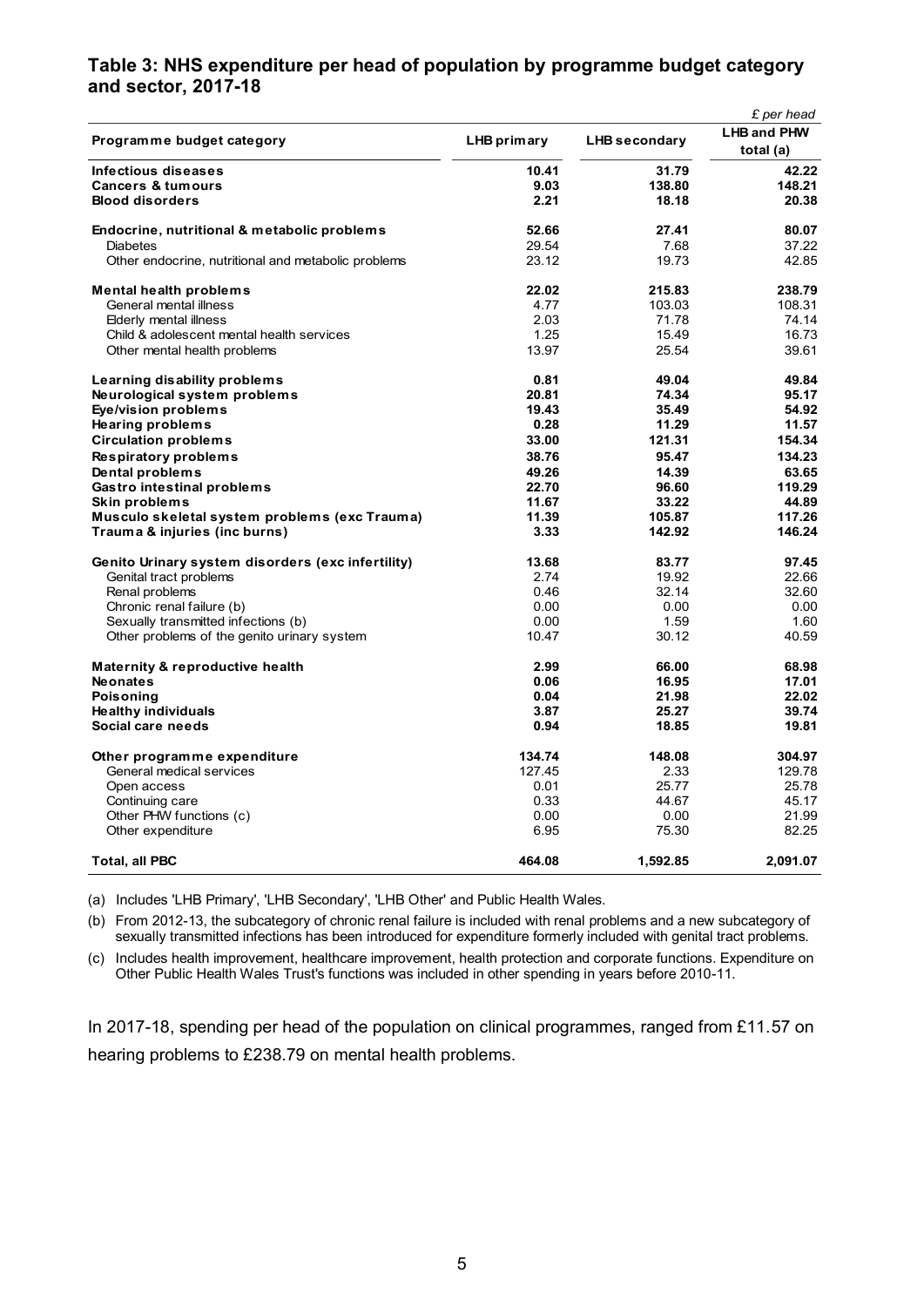## <span id="page-5-0"></span>**Expenditure by programme budget category and year**

#### **Table 4: NHS expenditure by programme budget category, 2013-14 to 2017-18**

|                                                                                |                       |                       |                       |                       | £ million              |
|--------------------------------------------------------------------------------|-----------------------|-----------------------|-----------------------|-----------------------|------------------------|
| Programme budget category                                                      | 2013-14               | 2014-15               | 2015-16               | 2016-17               | 2017-18                |
| Infectious diseases<br><b>Cancers &amp; tumours</b><br><b>Blood disorders</b>  | 74.9<br>380.1<br>47.1 | 76.8<br>409.4<br>49.5 | 84.8<br>437.3<br>55.0 | 86.7<br>452.8<br>56.7 | 131.9<br>463.2<br>63.7 |
| Endocrine, nutritional & metabolic problems                                    | 205.5                 | 215.7                 | 222.6                 | 239.7                 | 250.2                  |
| Diabetes                                                                       | 95.2                  | 98.4                  | 103.3                 | 111.3                 | 116.3                  |
| Other endocrine, nutritional and metabolic problems                            | 110.2                 | 117.3                 | 144.8                 | 128.3                 | 133.9                  |
| <b>Mental health problems</b>                                                  | 634.5                 | 663.3                 | 680.0                 | 712.3                 | 746.2                  |
| General mental illness                                                         | 271.1                 | 305.9                 | 310.3                 | 312.1                 | 338.5                  |
| <b>Elderly mental illness</b>                                                  | 181.9                 | 201.7                 | 210.0                 | 228.8                 | 231.7                  |
| Child & adolescent mental health                                               | 40.2                  | 41.3                  | 46.4                  | 48.9                  | 52.3                   |
| Other mental health problems                                                   | 141.1                 | 114.4                 | 113.3                 | 122.6                 | 123.8                  |
| Learning disability problems                                                   | 123.9                 | 131.6                 | 135.5                 | 144.5                 | 155.8                  |
| Neurological system problems                                                   | 266.8                 | 283.7                 | 315.2                 | 317.8                 | 297.4                  |
| Eye/vision problems                                                            | 124.0                 | 134.9                 | 142.1                 | 161.6                 | 171.6                  |
| Hearing problems                                                               | 27.7                  | 28.3                  | 33.2                  | 34.7                  | 36.2                   |
| <b>Circulation problems</b>                                                    | 431.3                 | 445.6                 | 456.1                 | 468.9                 | 482.3                  |
| Respiratory problems                                                           | 363.5                 | 387.0                 | 406.5                 | 432.1                 | 419.5                  |
| Dental problems                                                                | 182.1                 | 184.1                 | 200.4                 | 199.0                 | 198.9                  |
| Gastro intestinal problems                                                     | 314.9                 | 339.3                 | 365.5                 | 386.9                 | 372.8                  |
| Skin problems                                                                  | 134.1<br>342.6        | 133.0<br>352.7        | 138.9<br>357.8        | 144.5<br>377.5        | 140.3<br>366.4         |
| Musculo skeletal system problems (exc Trauma)<br>Trauma & injuries (inc burns) | 393.2                 | 416.9                 | 440.4                 | 450.5                 | 457.0                  |
| Genito Urinary system disorders (exc infertility)                              | 277.4                 | 294.0                 | 318.1                 | 322.3                 | 304.5                  |
| Genital tract problems                                                         | 60.1                  | 59.6                  | 66.3                  | 67.0                  | 70.8                   |
| Renal problems                                                                 | 80.9                  | 86.4                  | 92.3                  | 102.6                 | 101.9                  |
| Chronic renal failure (a)                                                      |                       |                       |                       |                       |                        |
| Sexually transmitted infections (a)                                            | 17.6                  | 16.8                  | 17.8                  | 7.1                   | 5.0                    |
| Other problems of the genito urinary system                                    | 118.8                 | 131.1                 | 141.8                 | 145.7                 | 126.9                  |
| Maternity & reproductive health                                                | 189.0                 | 192.3                 | 200.8                 | 208.7                 | 215.6                  |
| <b>Neonates</b>                                                                | 50.1                  | 49.0                  | 54.3                  | 56.1                  | 53.2                   |
| Poisoning                                                                      | 66.6                  | 65.4                  | 68.8                  | 72.2                  | 68.8                   |
| Healthy individuals                                                            | 114.6                 | 109.2                 | 112.3                 | 132.2                 | 124.2                  |
| Social care needs                                                              | 49.1                  | 50.0                  | 57.9                  | 59.2                  | 61.9                   |
| Other programme expenditure                                                    | 767.1                 | 790.4                 | 834.1                 | 864.3                 | 953.1                  |
| General medical services                                                       | 334.2                 | 361.7                 | 368.5                 | 374.3                 | 405.6                  |
| Open access                                                                    | 82.3                  | 80.7                  | 82.9                  | 86.1                  | 80.6                   |
| Continuing care                                                                | 116.5                 | 123.3                 | 126.6                 | 134.0                 | 141.2                  |
| Other PHW functions (b)                                                        | 70.8                  | 73.5                  | 76.7                  | 61.5                  | 68.7                   |
| Other expenditure                                                              | 163.3                 | 151.2                 | 179.4                 | 208.4                 | 257.1                  |
| <b>Total, all PBC</b>                                                          | 5,560.1               | 5,802.1               | 6,117.7               | 6,381.5               | 6,534.9                |

(a) From 2012-13, the subcategory of chronic renal failure is included with renal problems and a new subcategory of sexually transmitted infections has been introduced for expenditure formerly included with genital tract problems.

(b) Includes health improvement, healthcare improvement, health protection and corporate functions. Expenditure on Other Public Health Wales Trust's functions was included in other spending in years before 2010-11.

. Not applicable

Total expenditure has continued to increase each year. In 2017-18 it increased by £153.3m (2.4 per cent) from 2016-17. The programme budget category (excluding 'other') which saw the biggest increase was 'infectious diseases' which increased by £45 million (52.2 per cent) from 2016-17. A substantial change to the coding of Sepsis related diagnoses during this year significantly impacted on the 'infectious diseases' category. The next biggest increase was seen in 'mental health problems' which increased by £34 million (4.8 per cent).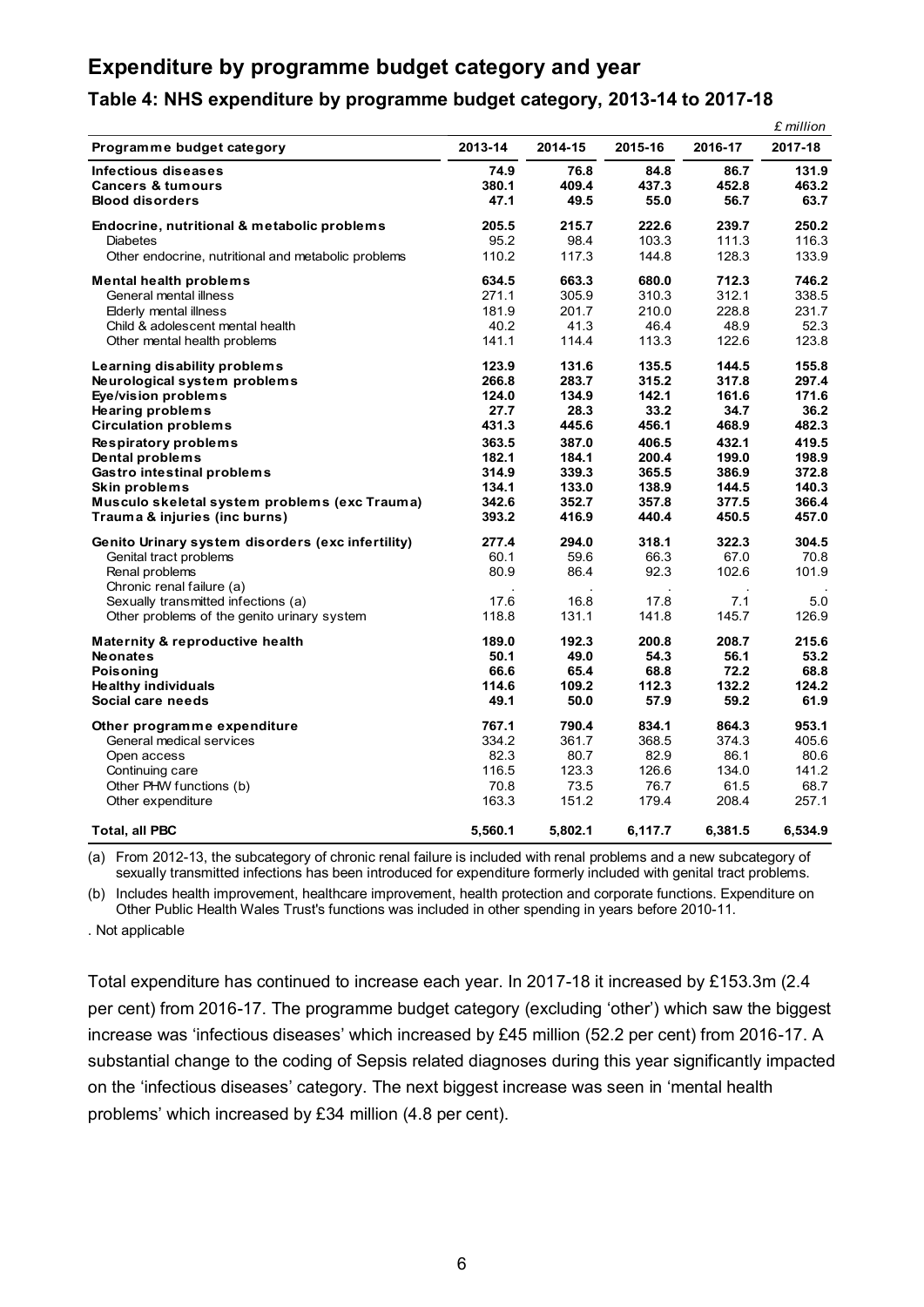#### **Table 5: NHS expenditure per head of population by programme budget category, 2013-14 to 2017-18**

|                                                     |          |          |          |          | £ per head |
|-----------------------------------------------------|----------|----------|----------|----------|------------|
| Programme budget category                           | 2013-14  | 2014-15  | 2015-16  | 2016-17  | 2017-18    |
| <b>Infectious diseases</b>                          | 24.30    | 24.84    | 27.36    | 27.84    | 42.22      |
| <b>Cancers &amp; tumours</b>                        | 123.32   | 132.40   | 141.12   | 145.46   | 148.21     |
| <b>Blood disorders</b>                              | 15.27    | 16.01    | 17.76    | 18.22    | 20.38      |
| Endocrine, nutritional & metabolic problems         | 66.66    | 69.77    | 71.84    | 76.98    | 80.07      |
| <b>Diabetes</b>                                     | 30.90    | 31.82    | 33.33    | 35.75    | 37.22      |
| Other endocrine, nutritional and metabolic problems | 35.76    | 37.95    | 46.73    | 41.23    | 42.85      |
| <b>Mental health problems</b>                       | 205.84   | 214.50   | 219.42   | 228.79   | 238.79     |
| General mental illness                              | 87.97    | 98.92    | 100.13   | 100.24   | 108.31     |
| <b>Elderly mental illness</b>                       | 59.02    | 65.22    | 67.77    | 73.49    | 74.14      |
| Child & adolescent mental health                    | 13.06    | 13.36    | 14.96    | 15.69    | 16.73      |
| Other mental health problems                        | 45.79    | 36.99    | 36.55    | 39.37    | 39.61      |
| Learning disability problems                        | 40.20    | 42.55    | 43.72    | 46.40    | 49.84      |
| Neurological system problems                        | 86.57    | 91.76    | 101.70   | 102.10   | 95.17      |
| Eye/vision problems                                 | 40.23    | 43.63    | 45.84    | 51.92    | 54.92      |
| <b>Hearing problems</b>                             | 8.99     | 9.14     | 10.71    | 11.16    | 11.57      |
| <b>Circulation problems</b>                         | 139.92   | 144.11   | 147.19   | 150.63   | 154.34     |
| Respiratory problems                                | 117.92   | 125.17   | 131.17   | 138.81   | 134.23     |
| Dental problems                                     | 59.08    | 59.54    | 64.66    | 63.94    | 63.65      |
| <b>Gastro intestinal problems</b>                   | 102.17   | 109.73   | 117.92   | 124.27   | 119.29     |
| Skin problems                                       | 43.49    | 43.01    | 44.81    | 46.43    | 44.89      |
| Musculo skeletal system problems (exc Trauma)       | 111.16   | 114.07   | 115.45   | 121.26   | 117.26     |
| Trauma & injuries (inc burns)                       | 127.56   | 134.84   | 142.12   | 144.71   | 146.24     |
| Genito Urinary system disorders (exc infertility)   | 90.00    | 95.07    | 102.64   | 103.54   | 97.45      |
| Genital tract problems                              | 19.51    | 19.28    | 21.38    | 21.51    | 22.66      |
| Renal problems                                      | 26.23    | 27.95    | 29.80    | 32.95    | 32.60      |
| Chronic renal failure (a)                           | 0.00     | 0.00     | 0.00     | 0.00     | 0.00       |
| Sexually transmitted infections (a)                 | 5.71     | 5.43     | 5.73     | 2.28     | 1.60       |
| Other problems of the genito urinary system         | 38.54    | 42.41    | 45.74    | 46.79    | 40.59      |
| <b>Maternity &amp; reproductive health</b>          | 61.30    | 62.20    | 64.80    | 67.05    | 68.98      |
| <b>Neonates</b>                                     | 16.25    | 15.84    | 17.53    | 18.03    | 17.01      |
| Poisoning                                           | 21.60    | 21.16    | 22.21    | 23.20    | 22.02      |
| <b>Healthy individuals</b>                          | 37.19    | 35.31    | 36.24    | 42.45    | 39.74      |
| Social care needs                                   | 15.93    | 16.18    | 18.68    | 19.02    | 19.81      |
| Other programme expenditure                         | 248.87   | 255.64   | 269.16   | 277.62   | 304.97     |
| General medical services                            | 108.42   | 116.97   | 118.90   | 120.22   | 129.78     |
| Open access                                         | 26.69    | 26.11    | 26.76    | 27.66    | 25.78      |
| Continuing care                                     | 37.80    | 39.89    | 40.85    | 43.05    | 45.17      |
| Other PHW functions (B)                             | 22.97    | 23.76    | 24.76    | 19.76    | 21.99      |
| Other expenditure                                   | 52.99    | 48.90    | 57.89    | 66.94    | 82.25      |
| <b>Total, all PBC</b>                               | 1,803.82 | 1,876.47 | 1,974.03 | 2,049.84 | 2,091.07   |

(a) From 2012-13, the subcategory of chronic renal failure is included with renal problems and a new subcategory of sexually transmitted infections has been introduced for expenditure formerly included with genital tract problems.

(b) Includes health improvement, healthcare improvement, health protection and corporate functions. Expenditure on Other Public Health Wales Trust's functions was included in other spending in years before 2010-11.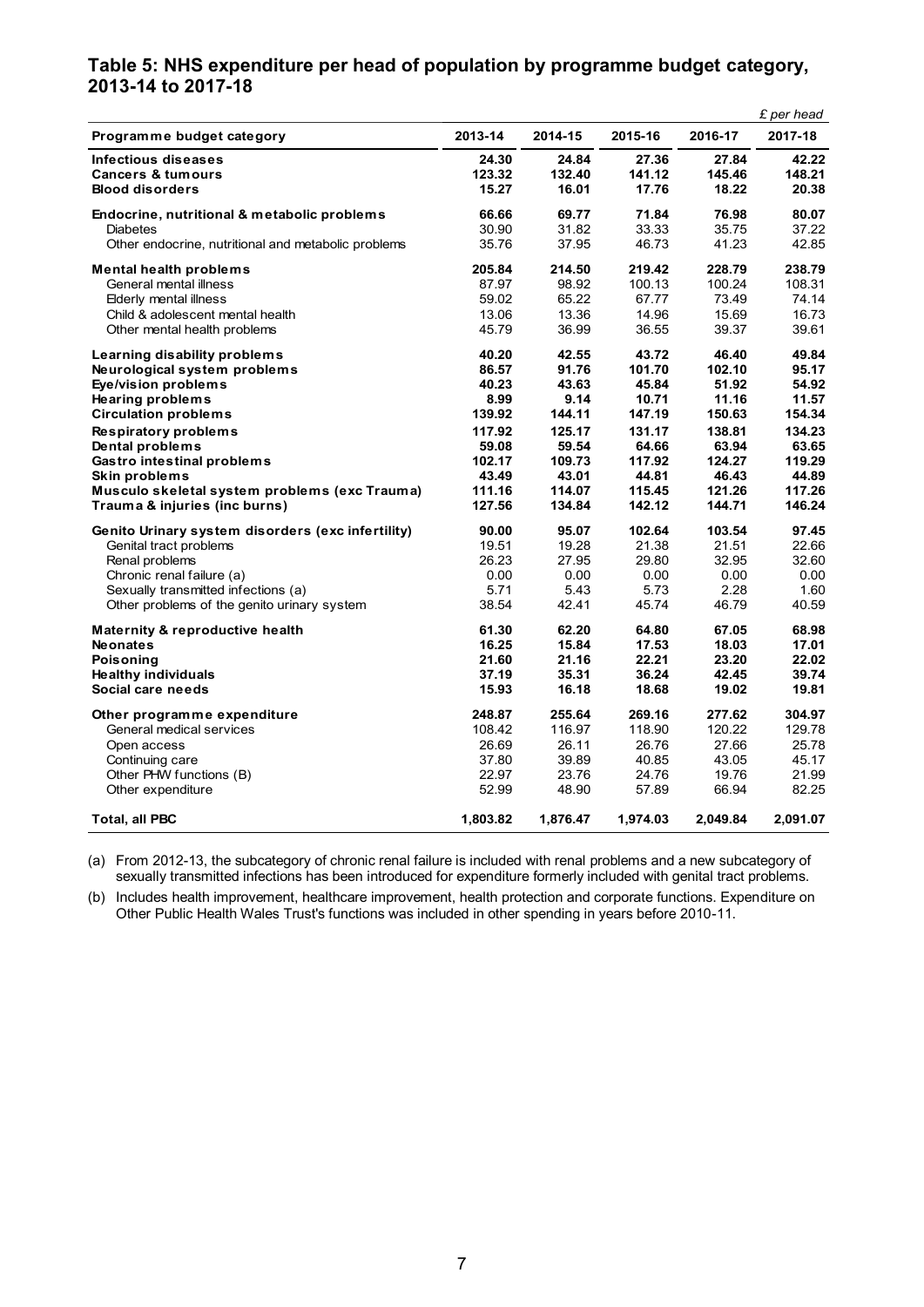#### **Table 6: Percentage NHS expenditure by programme budget category, 2013-14 to 2017-18**

|                                                     |                      |         |         |         | Percentage |
|-----------------------------------------------------|----------------------|---------|---------|---------|------------|
| Programme budget category                           | 2013-14              | 2014-15 | 2015-16 | 2016-17 | 2017-18    |
| Infectious diseases                                 | 1.3                  | 1.3     | 1.4     | 1.4     | 2.0        |
| <b>Cancers &amp; tumours</b>                        | 6.8                  | 7.1     | 7.1     | 7.1     | 7.1        |
| <b>Blood disorders</b>                              | 0.8                  | 0.9     | 0.9     | 0.9     | 1.0        |
| Endocrine, nutritional & metabolic problems         | 3.7                  | 3.7     | 3.6     | 3.8     | 3.8        |
| Diabetes                                            | 1.7                  | 1.7     | 1.7     | 1.7     | 1.8        |
| Other endocrine, nutritional and metabolic problems | 2.0                  | 2.0     | 2.4     | 2.0     | 2.0        |
| <b>Mental health problems</b>                       | 11.4                 | 11.4    | 11.1    | 11.2    | 11.4       |
| General mental illness                              | 4.9                  | 5.3     | 5.1     | 4.9     | 5.2        |
| Elderly mental illness                              | 3.3                  | 3.5     | 3.4     | 3.6     | 3.5        |
| Child & adolescent mental health                    | 0.7                  | 0.7     | 0.8     | 0.8     | 0.8        |
| Other mental health problems                        | 2.5                  | 2.0     | 1.9     | 1.9     | 1.9        |
| Learning disability problems                        | 2.2                  | 2.3     | 2.2     | 2.3     | 2.4        |
| Neurological system problems                        | 4.8                  | 4.9     | 5.2     | 5.0     | 4.6        |
| Eye/vision problems                                 | 2.2                  | 2.3     | 2.3     | 2.5     | 2.6        |
| Hearing problems                                    | 0.5                  | 0.5     | 0.5     | 0.5     | 0.6        |
| <b>Circulation problems</b>                         | 7.8                  | 7.7     | 7.5     | 7.3     | 7.4        |
| Respiratory problems                                | 6.5                  | 6.7     | 6.6     | 6.8     | 6.4        |
| Dental problems                                     | 3.3                  | 3.2     | 3.3     | 3.1     | 3.0        |
| Gastro intestinal problems                          | 5.7                  | 5.8     | 6.0     | 6.1     | 5.7        |
| Skin problems                                       | 2.4                  | 2.3     | 2.3     | 2.3     | 2.1        |
| Musculo skeletal system problems (exc Trauma)       | 6.2                  | 6.1     | 5.8     | 5.9     | 5.6        |
| Trauma & injuries (inc burns)                       | 7.1                  | 7.2     | 7.2     | 7.1     | 7.0        |
| Genito Urinary system disorders (exc infertility)   | 5.0                  | 5.1     | 5.2     | 5.1     | 4.7        |
| Genital tract problems                              | 1.1                  | 1.0     | 1.1     | 1.0     | 1.1        |
| Renal problems                                      | 1.5                  | 1.5     | 1.5     | 1.6     | 1.6        |
| Chronic renal failure (a)                           | $\ddot{\phantom{a}}$ |         |         |         |            |
| Sexually transmitted infections (a)                 | 0.3                  | 0.3     | 0.3     | 0.1     | 0.1        |
| Other problems of the genito urinary system         | 2.1                  | 2.3     | 2.3     | 2.3     | 1.9        |
| Maternity & reproductive health                     | 3.4                  | 3.3     | 3.3     | 3.3     | 3.3        |
| <b>Neonates</b>                                     | 0.9                  | 0.8     | 0.9     | 0.9     | 0.8        |
| Poisoning                                           | 1.2                  | 1.1     | 1.1     | 1.1     | 1.1        |
| Healthy individuals                                 | 2.1                  | 1.9     | 1.8     | 2.1     | 1.9        |
| Social care needs                                   | 0.9                  | 0.9     | 0.9     | 0.9     | 0.9        |
| Other programme expenditure                         | 13.8                 | 13.6    | 13.6    | 13.5    | 14.6       |
| General medical services                            | 6.0                  | 6.2     | 6.0     | 5.9     | 6.2        |
| Open access                                         | 1.5                  | 1.4     | 1.4     | 1.3     | 1.2        |
| Continuing care                                     | 2.1                  | 2.1     | 2.1     | 2.1     | 2.2        |
| Other PHW functions (b)                             | 1.3                  | 1.3     | 1.3     | 1.0     | 1.1        |
| Other expenditure                                   | 2.9                  | 2.6     | 2.9     | 3.3     | 3.9        |
| <b>Total, all PBC</b>                               | 100.0                | 100.0   | 100.0   | 100.0   | 100.0      |

(a) From 2012-13, the subcategory of chronic renal failure is included with renal problems and a new subcategory of sexually transmitted infections has been introduced for expenditure formerly included with genital tract problems.

(b) Includes health improvement, healthcare improvement, health protection and corporate functions. Expenditure on Other Public Health Wales Trust's functions was included in other spending in years before 2010-11.

. Not applicable

The percentage share of total expenditure for each category has been broadly consistent over the past few years. See [Key quality information](#page-8-0) section for further discussion on changes in methodology between years.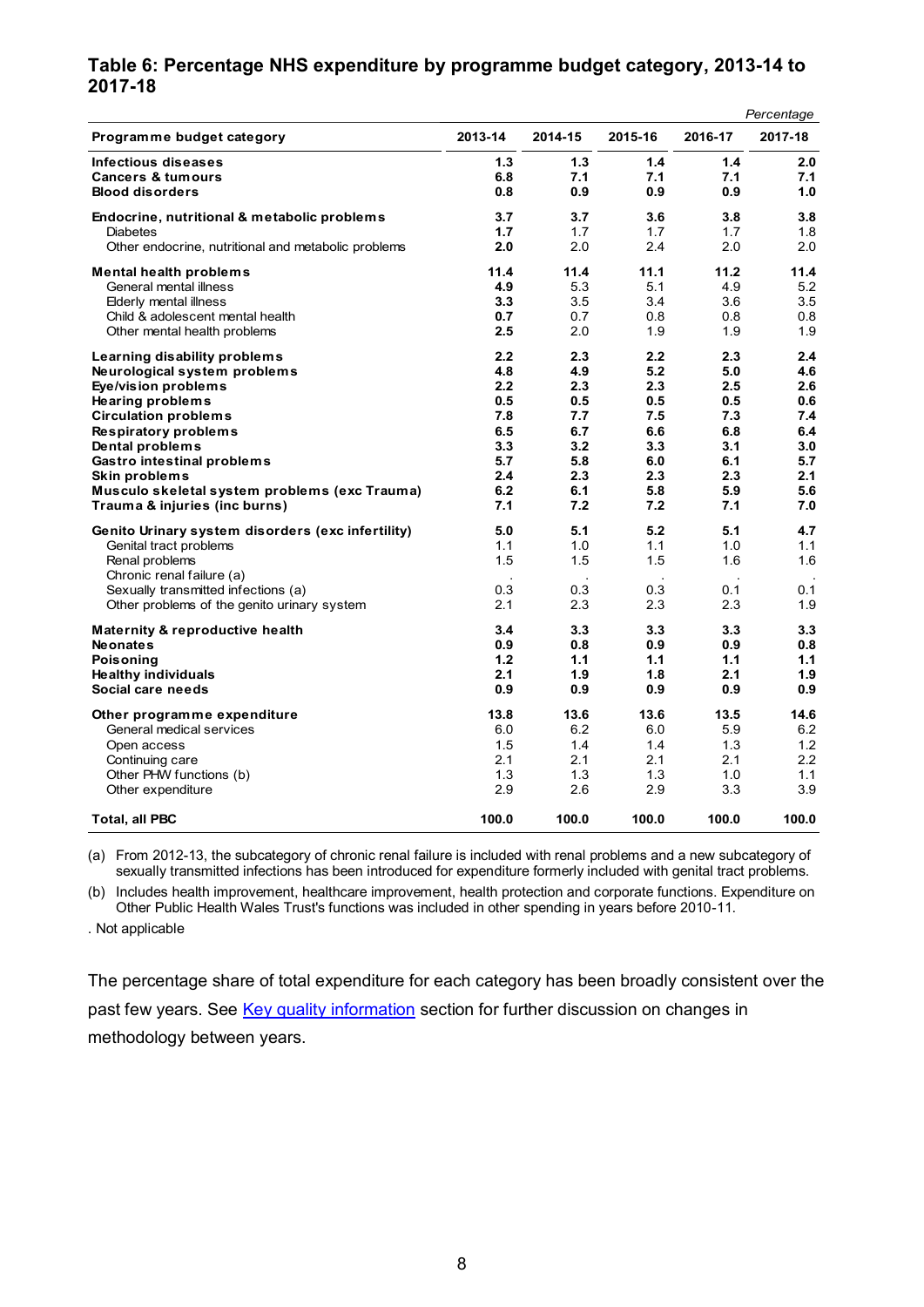#### **Chart 3: Contributions to growth over the last decade, 2008-09 to 2017-18**



\*Other includes infectious diseases, musculo skeletal system problems (exc trauma), learning disability problems, maternity & reproductive health, skin problems, social care needs, blood disorders, hearing problems, neonates, poisoning, circulation problems, dental problems and healthy individuals.

<span id="page-8-0"></span>Over the last decade NHS expenditure has increased by £1.48 billion (29.2 per cent). Chart 3 shows which budget categories have seen the largest increases in expenditure i.e. of the £1.48 billion increase in expenditure, 7 per cent was in cancers and tumours. Excluding 'other programme expenditure', the category that had the largest increase was mental health problems, which accounted for £158 million or 11 per cent of the total increase.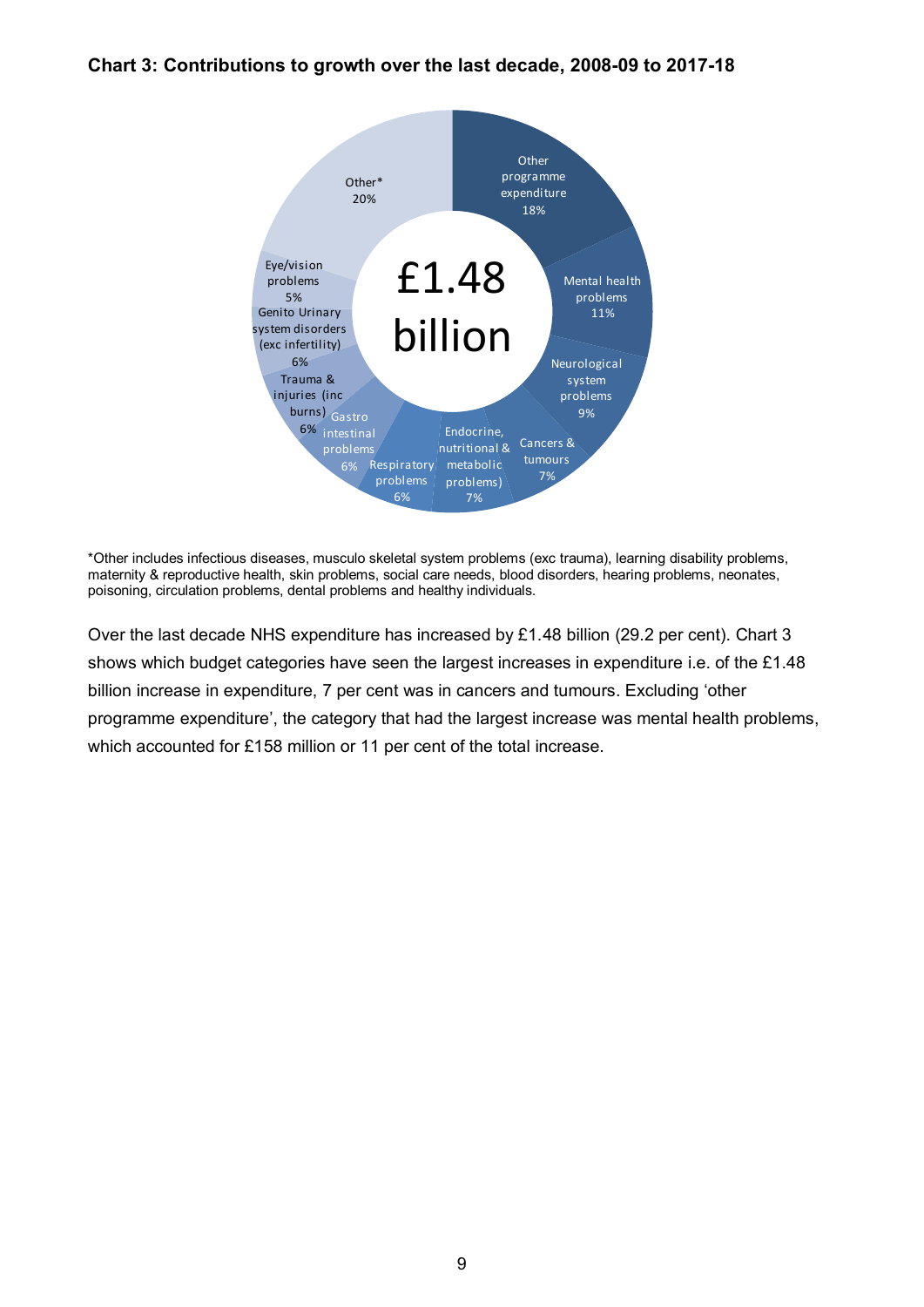## **Key quality information**

This section provides a summary of information on this output against five dimensions of quality: Relevance, Accuracy, Timeliness and punctuality, Accessibility and clarity, and Comparability and coherence.

### **Relevance**

In 2004, the Welsh Government initiated the national programme budget project. The aim of the project is to develop a source of information to give a greater understanding of 'where the money is going' in the NHS. The project aims to provide evidence to answer this question by mapping expenditure to programmes of care based on medical conditions as an alternative to analysis by the type of care or type of institution where care is provided. The programmes of care, i.e. programme budget categories (PBCs), are defined by reference to the [International Classification](http://www.who.int/classifications/icd/)  [of Diseases Version 10 codes \(ICD 10\).](http://www.who.int/classifications/icd/) Most PBCs reflect ICD 10 chapter headings, e.g. cancer, coronary heart disease, problems of the skin, etc. In this context, each category represents a programme of care focused on the recipient, rather than the provider of care.

#### **Data sources**

Expenditure data are calculated from Local Health Board programme budgeting returns to the Welsh Government. The allocation of expenditure to programme budget categories is carried out using the best available information, e.g. for acute inpatients and day cases, episodes are allocated to program budget category by ICD10 code and the unit cost of each episode is determined by its HRG (Healthcare Resource Group). For other types of expenditure there may be specific data from the Welsh Costing Return 1 (WCR 1, formerly the TFR2 return) to support an allocation, e.g. WCR 1 expenditure on mental illness services for children and adolescents can be assigned directly to the corresponding programme budget category.

Calculating programme budgeting data is complex and not all healthcare activity or services can be classified directly to a programme budgeting category or care setting. When it is not possible to reasonably estimate a programme budgeting category, expenditure is classified as 'Other'. Expenditure on General Medical Services cannot be reasonably estimated at disease specific level, and is separately identified as a subcategory of 'Other' expenditure.

This release is the first based on data collected from NHS organisations in partnership with a new all Wales costing system software supplier. This new software offers the opportunity for Wales to further develop its service costing processes to introduce greater scope, depth and granularity of costed activity to support future objectives of greater consistency within Wales and with England, data analysis and management information.

To calculate the expenditure per head of population, the Office for National Statistics (ONS) revised Mid-Year Population Estimates (MYEs) by local authority were used. The mid year estimate for 2017 was used as a denominator for 2017-18 expenditure, the estimate for 2016 was used for 2016-17 expenditure, etc.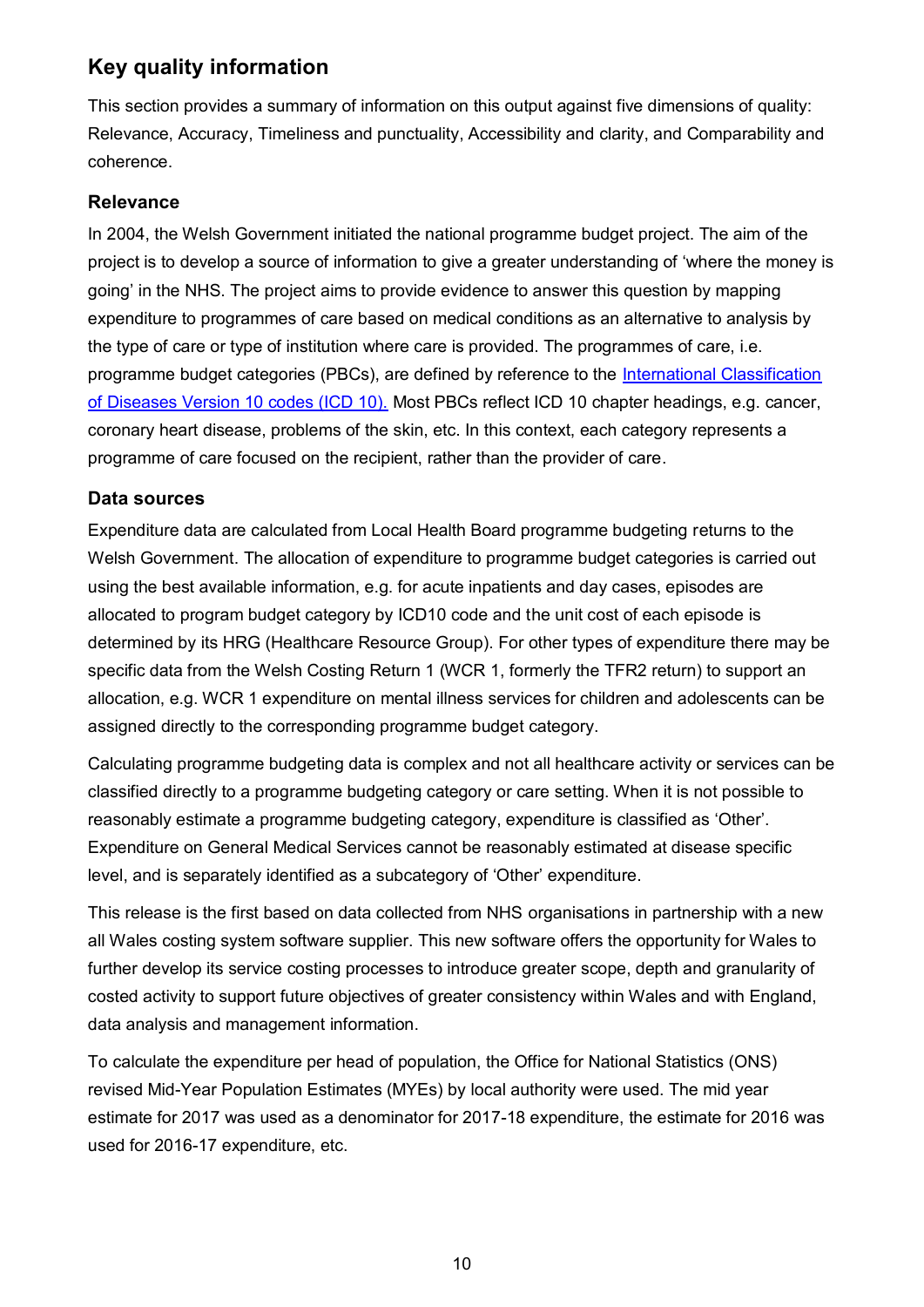### **Coverage**

23 programme budget categories (PBCs) are used for analysis of expenditure. Sub-categories have also been identified for some categories to provide additional analysis. The aim of the PBCs is principally to identify the amount of resource deployed to broad areas of illness on a basis that is mutually exclusive, comprehensive and based on the primary diagnosis for any encounter. The primary classification is, therefore, relative to condition rather than health care activity (whether preventative, curative or supportive) and uses chapter headings of the International Classification of Diseases Version 10 codes (ICD 10). It is recognised that a medical model of care may not always be appropriate in the areas of community services and social care. Accordingly there are two specific groups for 'Healthy Individuals' and 'Social Care Needs'. These capture the costs of prevention programmes and services that support individuals with social rather than health care needs. In some cases, it is not possible to assign activity by medical condition, preventative activity or social care need. In such instances expenditure is allocated to a category of 'other programme expenditure'.

Expenditure data are presented at current prices, i.e. prices relating to the period being measured, and therefore include the effects of inflation in the prices of goods and services. This should be considered when making comparisons between years. An increase in expenditure does not necessarily mean an increase in the quantity of goods and services purchased.

All expenditure on Welsh residents is included in this release, including expenditure on services funded by Welsh Local Health Boards (LHBs) and provided by NHS and private providers of health care, both within and outside Wales. From 2010-11, services planned by the Welsh Health Specialised Services Committee are included in LHB secondary care expenditure and not shown separately. Earlier years figures have been adjusted to the same basis.

The control total for the PB exercise comprises the total expenditure of LHBs in Wales and the Public Health Wales NHS Trust. The total figure reported in the LHB return must agree with the total expenditure figure shown in the LHB accounts (operating cost statement).

#### **Users and uses**

The statistics will be used both within and outside the Welsh Government. Some of the key users of these statistics are:

- ministers and the Members Research Service in the National Assembly for Wales;
- Department for Health and Social Services Group within the Welsh Government;
- other areas of the Welsh Government;
- NHS Wales;
- the research community;
- students, academics and universities;
- individual citizens and private companies.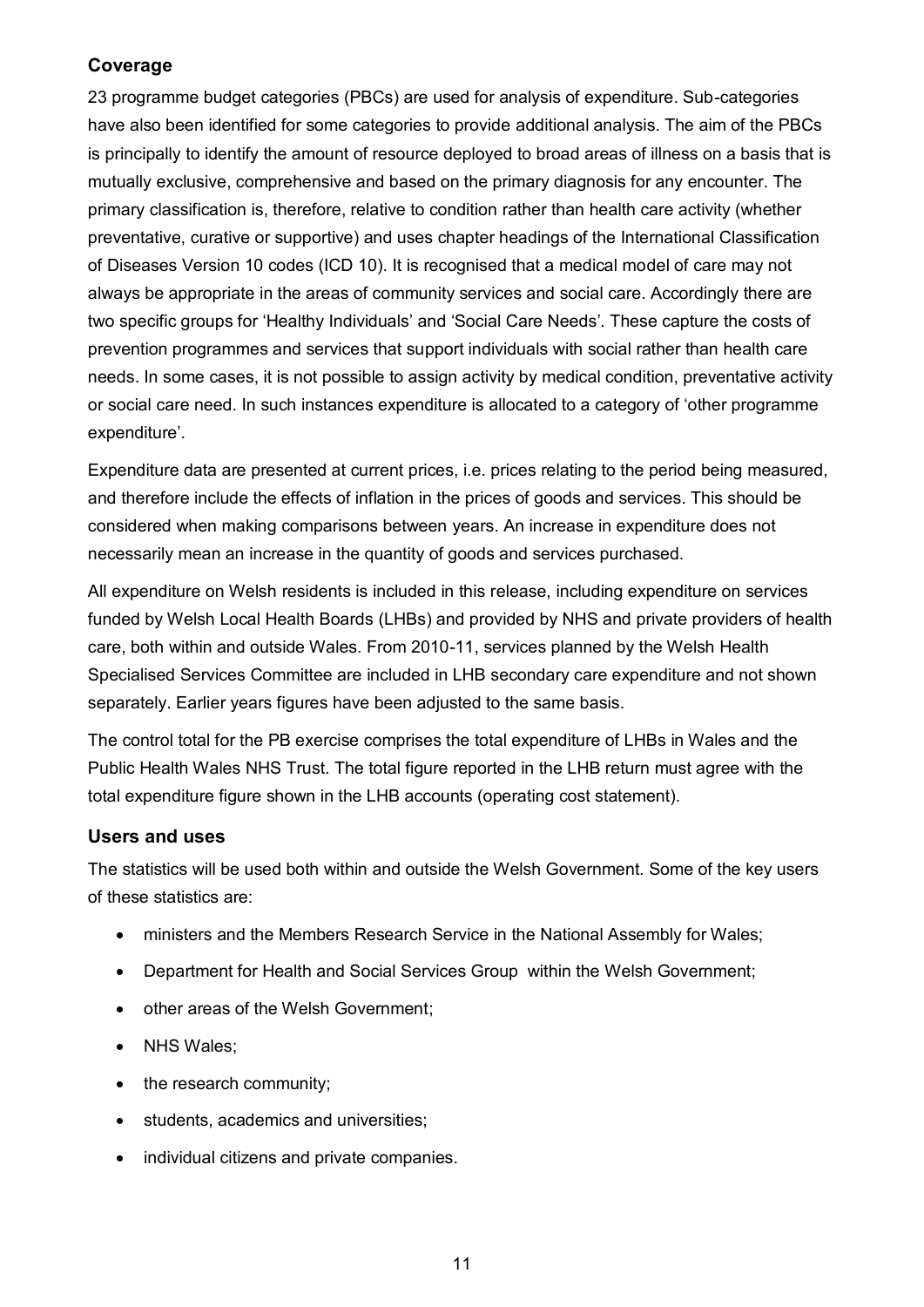The statistics may also be useful for other UK governments:

- the Northern Ireland Executive's Department of Health, Social Services and Public Safety;
- Scottish Government;
- Department for Health in England.

The statistics are used in a variety of ways. Some examples of these include:

- advice to Ministers:
- to inform debate in the National Assembly for Wales and beyond;
- to make publically available data on NHS expenditure in Wales;
- for trend analysis as well as informing funding arrangements;
- to help determine the service the public may receive from the relevant organisations.

We consult with key users prior to making changes, and where possible publicise changes on the internet, at committees and other networks to consult with users more widely. We aim to respond quickly to policy changes to ensure our statistics remain relevant.

#### **Accuracy**

Data is collected by the Financial Delivery Unit who undertakes quality assurance of the data alongside Welsh Government. Any queries were raised with relevant LHBs before publication of the data.

This release is the first based on data collected from NHS organisations in partnership with a new all Wales costing system software supplier. During the year, NHS organisations have reproduced incredibly complex models of allocation, apportionment, matching and categorisation of costs and activity within the new software. Despite every effort having been made to minimise the impact on prior year comparability, this transfer will inevitably have introduced an element of variation. Whilst this variation is difficult to isolate, particularly in view of other change factors noted here, organisations are confident that new costing models are robust and testing regimes have not identified any significant areas of disparity.

A significant decrease in clinical coding performance in acute hospital services has been reported for 2017-18 resulting in an increase in "invalid / uncoded data" of 52.5 per cent compared with 2016-17. The increase is concentrated in two organisations, Aneurin Bevan and Hywel Dda. The impact on other programmes of care is unknown and could potentially be impacting any programme significantly driven by acute hospital based care.

A substantial change to the coding of Sepsis related diagnoses was introduced in ICD-10 Coding Standards relevant to 2017-18 causing a presumed jump in the number of Sepsis cases. This will have significantly impacted on the 'infectious diseases' category resulting in an increase of £45 million (52.2 per cent) from 2016-17. Evidence as to the impact on other programmes is much harder to identify, but there is likely to have been a significant impact on various programmes, primarily "Other problems of the genito-urinary system", "Coronary Heart Disease" and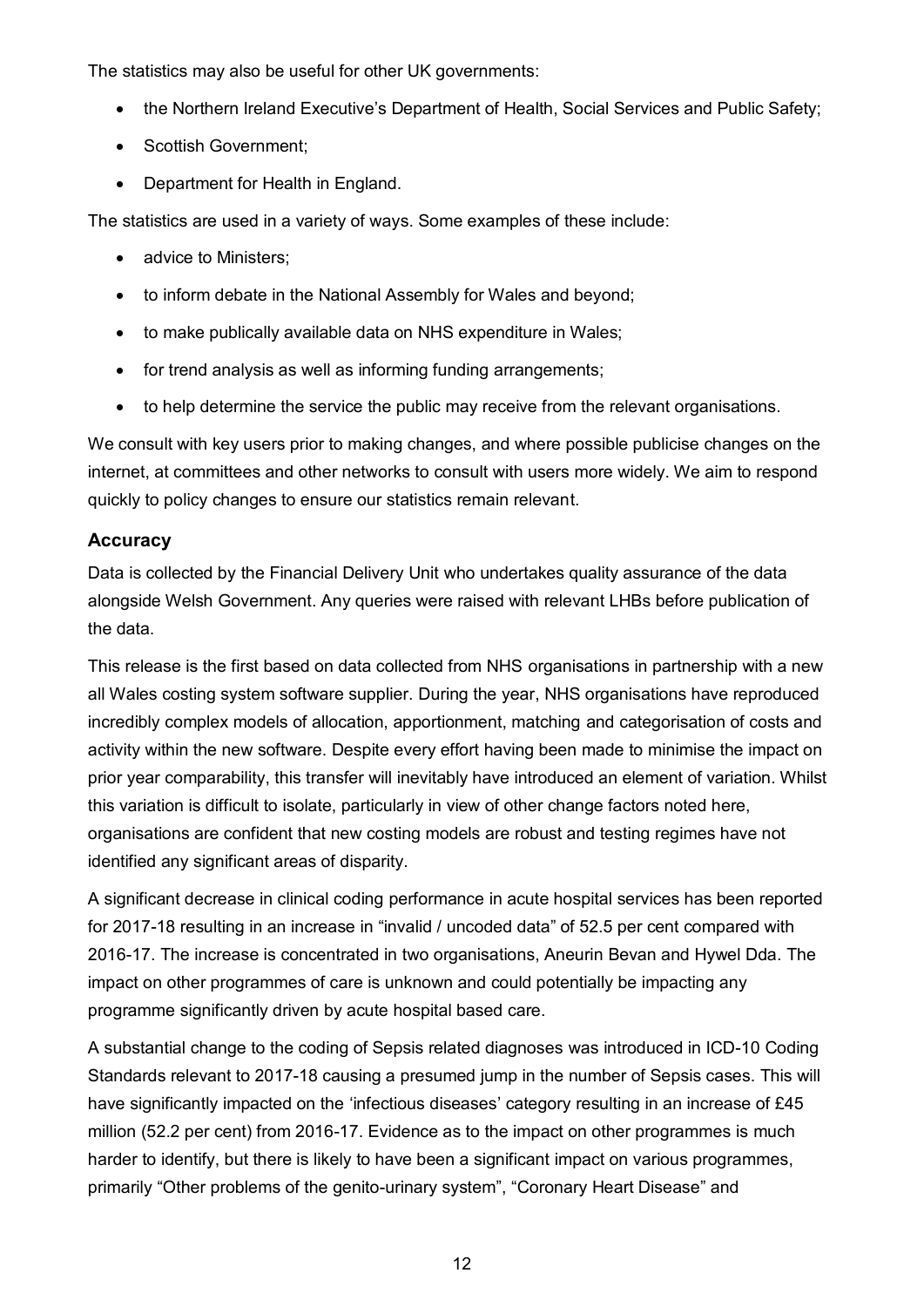"Respiratory problems". The standard was refined further in April 2018 and so this is likely to impact on data for this release only.

The allocation of expenditure to programme budgeting categories is not a straightforward task and methods of allocation are improving each year. Users of the data should note that significant changes to the data calculation methodology were introduced in 2012/13. In consequence, the broad patterns shown in the figures should be considered rather than the most detailed year on year changes, which may be due to improved allocation and not real changes in spending priorities. The underlying data which support programme budgeting data are also subject to yearly changes.

Subcategory level data should therefore be used with caution. The category of circulatory disease is not broken down in this release because the subcategory of 'Other circulatory disease' is likely to include a significant amount of expenditure for coronary heart disease and cerebrovascular disease which cannot be analysed directly to those two subcategories.

In the unlikely event of incorrect data being published revisions to data would be made and users informed in conjunction with the Welsh Government's [Revisions, errors and postponements](https://gov.wales/statistics-and-research-statement-revisions-errors-and-postponements) arrangements.

## **Timeliness and punctuality**

All outputs adhere to the Code of Practice by pre-announcing the date of publication through the [Upcoming calendar](https://gov.wales/statistics-and-research/upcoming) web pages. Furthermore, should the need arise to postpone an output this would follow the Welsh Government's [Revisions, errors and postponements](https://gov.wales/statistics-and-research-statement-revisions-errors-and-postponements) arrangements.

Releases are published as soon as practical after the relevant time period. This release was published in April 2019, meeting the previously announced date of publication.

## **Accessibility and clarity**

The statistics are published in an accessible, orderly, pre-announced manner on the [Statistics and](https://gov.wales/statistics-and-research)  [Research](https://gov.wales/statistics-and-research) section of the Welsh Government website. This release is accompanied by more detailed tables on [StatsWales,](https://statswales.gov.wales/Catalogue/Health-and-Social-Care/Health-Finance/NHS-Programme-Budget) a free to use service that allows visitors to view, manipulate, create and download data.

## **Comparability and coherence**

Where there are changes to the data provided, this is shown clearly in the outputs. Where advance warning is known of future changes these will be pre-announced in accordance with Welsh Government arrangements.

## **Other sources of information for UK countries**

The Treasury publishes an analysis of identifiable public spending for countries and regions in the [Public Expenditure Statistical Analyses](https://www.gov.uk/government/collections/public-expenditure-statistical-analyses-pesa) (PESA). PESA is probably the most appropriate source for comparing health spending by country as it is compiled using a common classification system across the UK. The NHS programme budget figures in this release include the total expenditure of Local Health Boards in Wales and the Public Health Wales NHS Trust. However, these figures do not include capital expenditure and items of expenditure funded centrally by the Welsh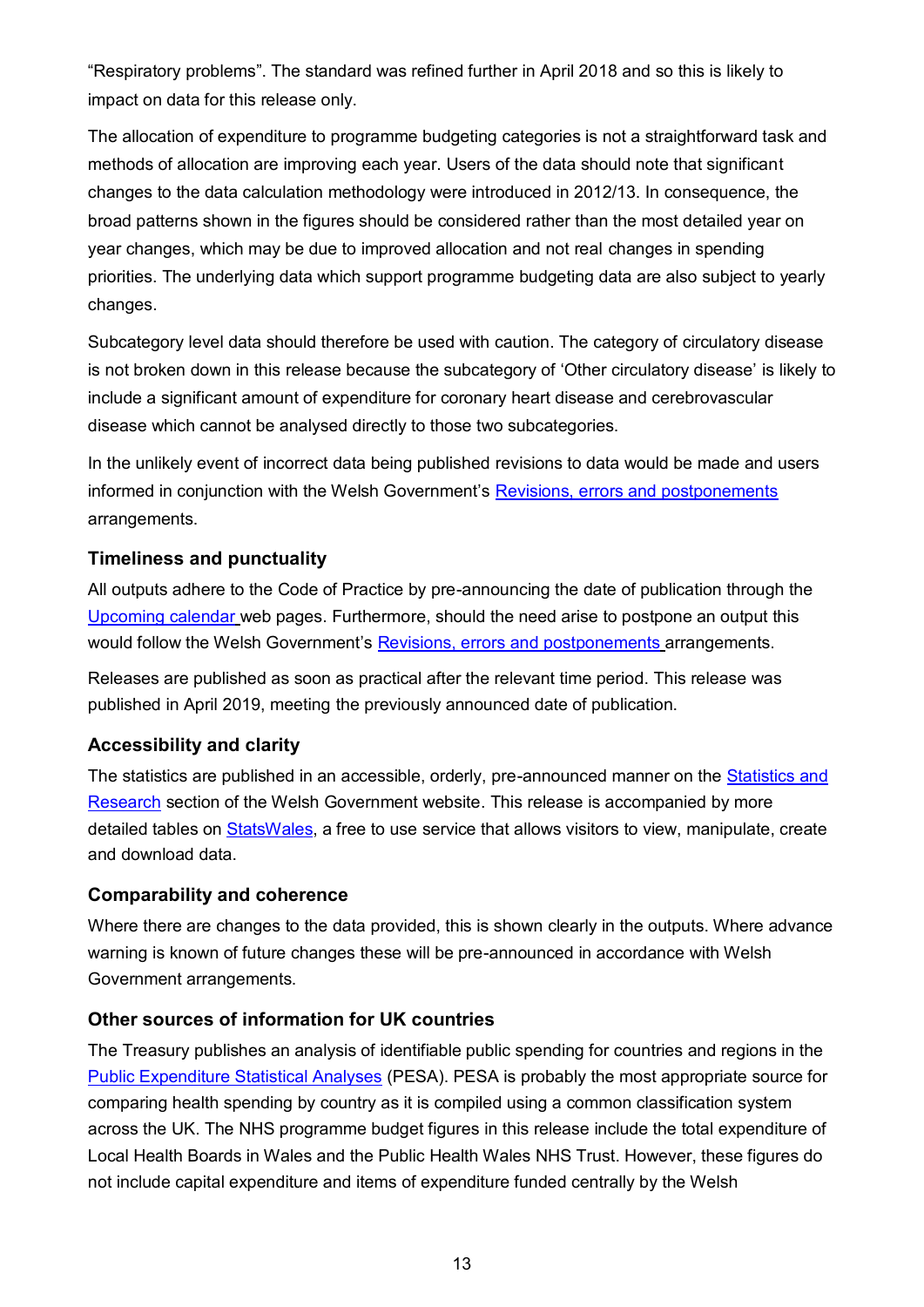Government, such as training and research, which will be included in the PESA figures. The programme budget figures are therefore not directly comparable with the PESA figures.

Programme budgets were published by NHS England for expenditure in 2013-14 commissioned by Clinical Commissioning Groups (CCGs), but excluded expenditure commissioned by NHS England (such as specialised care services and primary care services), expenditure of Public Health England and expenditure on public health functions financed by local authorities from grants made by Public Health England. Most screening services, such a screening for cancer, were not commissioned by CCGs and therefore were not included in published 2013-14 data for England, whereas in Wales screening expenditure was included in services to healthy individuals.

Comparisons between programme budgets for Wales and England should therefore not be made unless these factors can be taken into account.

## **Well-being of Future Generations Act (WFG)**

The Well-being of Future Generations Act 2015 is about improving the social, economic, environmental and cultural well-being of Wales. The Act puts in place seven well-being goals for Wales. These are for a more equal, prosperous, resilient, healthier and globally responsible Wales, with cohesive communities and a vibrant culture and thriving Welsh language. Under section (10)(1) of the Act, the Welsh Ministers must (a) publish indicators ("national indicators") that must be applied for the purpose of measuring progress towards the achievement of the Well-being goals, and (b) lay a copy of the national indicators before the National Assembly. The 46 national indicators were laid in March 2016.

Information on the indicators, along with narratives for each of the well-being goals and associated technical information is available in the [Well-being of Wales report.](https://gov.wales/well-being-wales)

Further information on the [Well-being of Future Generations \(Wales\) Act 2015.](http://gov.wales/topics/people-and-communities/people/future-generations-act)

The statistics included in this release could also provide supporting narrative to the national indicators and be used by public services boards in relation to their local well-being assessments and local well-being plans.